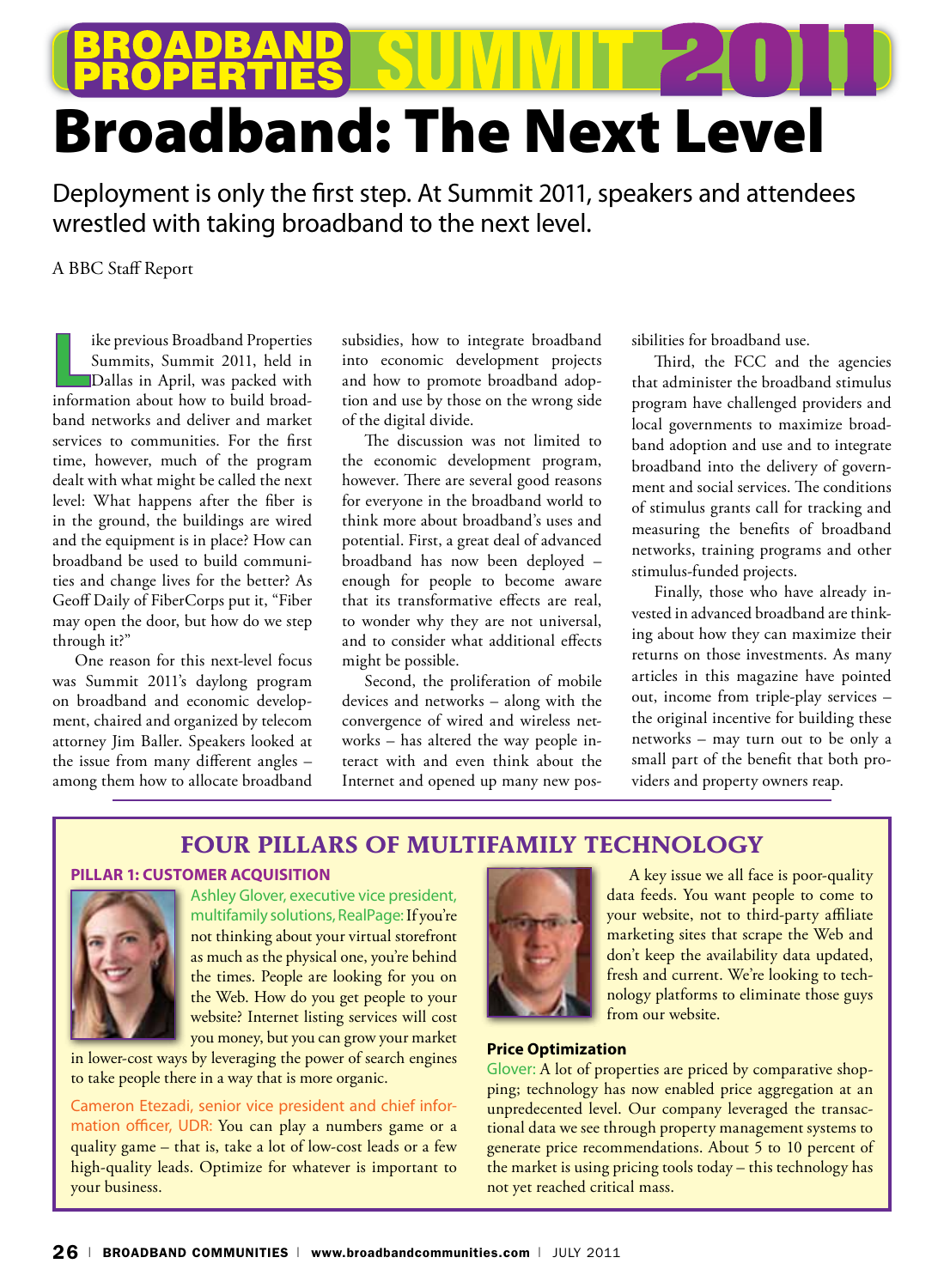# SUMMITHGHLIG

#### **Coming Soon: The IP Connected Home**



Bob Bickerstaff, vice president, AT&T: Soon, we'll integrate not only the telephone, Internet and TV but many other devices in the home as well. This will be a whole new way of managing the home. Security cameras and door locks can be managed remotely – residents can see visitors and let them in, even if they're not at home. Power consumption, lighting and other home services can be centrally managed. The most revolutionary change in the coming years will be telemedicine – and the IP connected home enables this. More and more medical services can be delivered in the comfort of one's own home, and the result is a great improvement in lifestyle. We want to partner with property owners to bring these services forward.

Etezadi: The curse of "big data" is that it's hard to deal with, but the blessing is that you can get some good information and react faster and more effectively. We change our pricing daily! It's become more like airline pricing – we may never get quite that close to real-time data, but the closer we get, the better off we are.

#### **Screening Technology**

Glover: One benefit of screening technology is that it lets you enforce the policies you want to enforce, and you can also get fair-housing reporting. We're using this technology to help fill occupancy-challenged properties. People used to drop their scoring models to accept more applicants, but the risk is that you suddenly accept a whole tranche at bot-

#### **Only One Piece of the Puzzle**



Adam Bruns, managing editor of Site Selection: Economic development is about who's getting the high-capital-investment, highjob-count prospects, especially with high wages. You can get caught up in your project being *the* project – you start to think

that getting that fiber ring established is the project. But from an economic development point of view, it's getting the plant that's relocating. It's Ford investing in facilities.

In the corporate site-selection world, the need for speed is how fast you can get the company up and operating. Utility infrastructure, which encompasses broadband availability, is tied for the fifth most important factor. All the different sectors, including specialists in broadband and transportation, need to get together and converse about how they can contribute to attracting projects.

tom. A little more risk in the applicant pool may mean a lot of people.

The alternative is to drop the scoring model, then close the box once the queue is filled up. You can ask for extra deposit or rent to mitigate the risk. It's like limiting frequentflier seats on the airplane – you don't want to fill up the whole plane with frequent fliers.

#### **Using Technology to Attract Customers**

Etezadi: We're still trying to figure out what's important to customers. Location is still important, but amenities are important, too. Talking to customers is the best way to find out. Social networking helps us get better understanding of likes and dislikes, but you have to be careful with fair housing issues.



David Cardwell, vice president, capital markets and technology, National Multi-Housing Council: The Council did a survey five years ago about voice, video and data systems. At the end, they asked, "How much does technology affect your decision to rent?" Less than 2 percent said that it had any influence. I think that if

we did the survey again, there would be a different response.



Tom Nugent, national sales director, Verizon Enhanced Communities: It's time to redo that survey. I believe technology does make a difference. It might not be as important as location or price, but it is a differentiator. We're working with several property owners and managers to embed technology in mobile appli-

cations so they can be found via Android Market or iTunes. Customers can see floor plans, access cameras on sites, all the way through signing a lease. How much more powerful would it be if at the leasing office, instead of handing out brochures, you downloaded a mobile application that has all the same information? This could enhance leasing by attracting the right residents. I do a demo on an iPad, and gee whiz, I'm lucky if get the iPad back.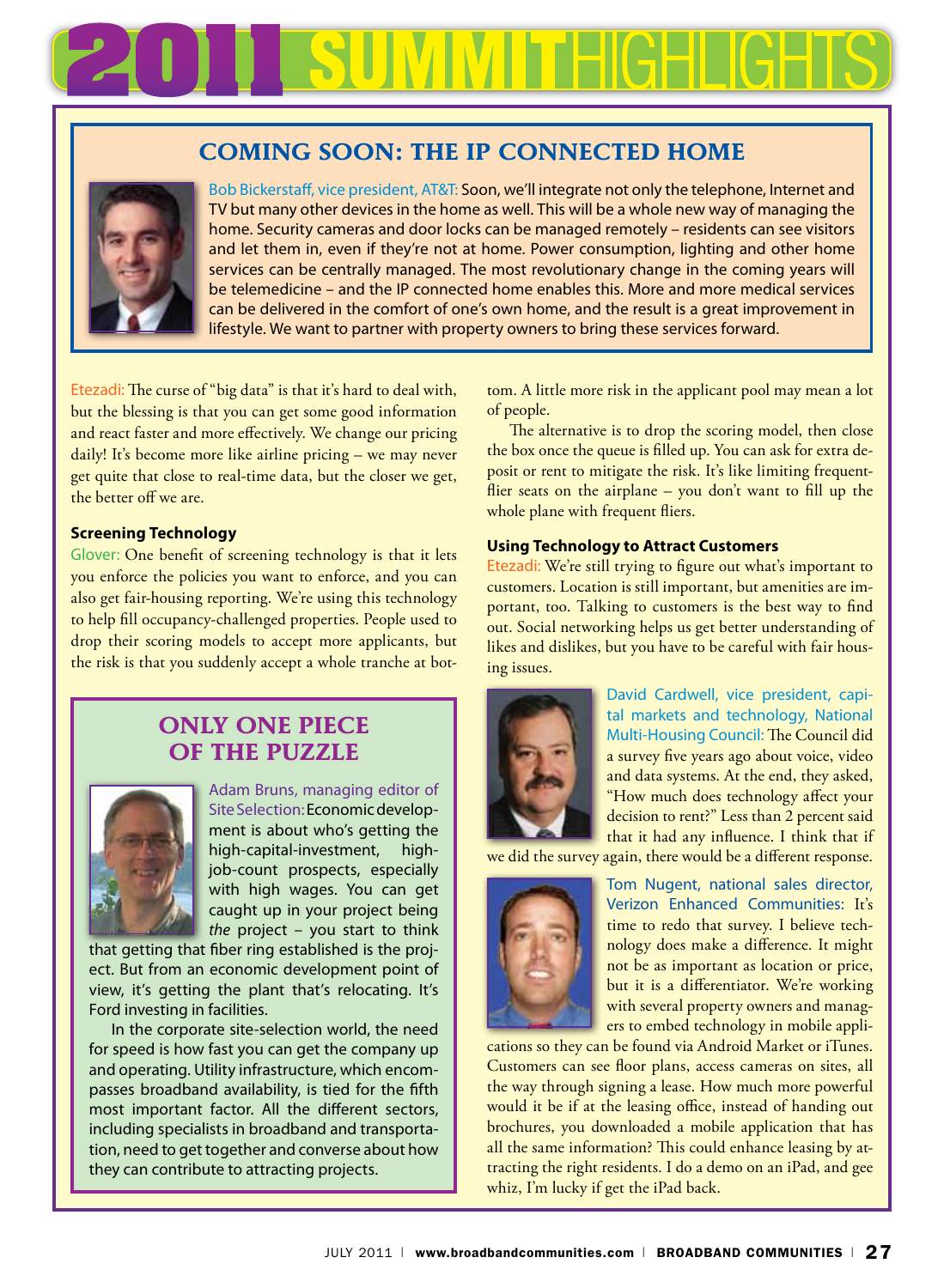### **Driving Broadband Adoption: Meet People Where They Are**



Kelley Dunne, CEO, One Economy: One hundred million Americans do not have broadband at home. Broadband is no longer an option but an economic imperative – it enables more effective job hunting, it makes labor markets more efficient, it improves health and education, it allows new inventions, new goods and services and new processes. Driving broadband adoption drives the demand for broadband services.

What can we do to achieve the goal of 95 percent adoption? The good news is that we have an opportunity as a connected community to break those barriers down. It's easier to sit back and say that it's someone else's job, but it's not – it's everyone's job. We must all work together. One Economy and its partners are matching government BTOP funding with corporate funding.

Even before the BTOP project, we focused on measuring results and sustainability. In many One Economy projects, the carryover from free introductory Internet service to paid service exceeds 60 percent – that's one type of deliverable we can measure.

We try to meet people where they are. Right now, most people have cellphones. Applications such as reminders to take pills are great for reducing medical costs. Wireless technologies have a lower cost of entry. You can come online at a slower speed and graduate to higher-speed models. Safety, security and energy management are all parts of the ecosystem, too, and these applications also help sustainability.

Although we started in urban areas, we're now also working with our partners in rural areas of West Virginia and North Carolina, where new 4G wireless technologies running on 700 MHz are enabling enormous opportunities to cover rural Americans far more effectively than has ever been done before.



Steve Sadler, vice president, strategic business services, Post Apartment Homes: For the last two years, we've been trying to adopt online leasing as an option. Recently, we launched the Post Open Door website, where prospective customers can take virtual tours, fill out applications, go through screening and almost

completely lease the apartment. There's also a mobile application. We don't want that to be the primary means of leasing, but we want people to do things in the way that's most comfortable to them. Technology is definitely a tool that's helping us generate more leases and higher-quality leases.

Glover: E-leasing is here. The technology is not even new. It's very stable, and we're not getting questions back from

customers. But if there's high staff turnover on a property, how do you know new people are able to use this technology? That's why we're seeing increased adoption of online training and learning management systems. Managers can confirm their people did the training and took the test.

#### **Cellular Service**

Sadler: Cell service is biggest issue we have to deal with today. We have prospects who look at the bars on their phones and say, "Show me something else." You'd think providers would be all over this because it's affecting their customers. It's very expensive to fix, and I can't charge for it.

Nugent: Cellular is very much a challenge. Affluent communities don't want cell towers; people there are looking to get away from work. In high-density networks, Verizon

#### **Reform USF to Encourage Broadband Adoption**



Charles Benton, chairman and CEO, Benton Foundation: Cost is an issue in broadband adoption, but it's not the only one. Device literacy, search literacy, even basic word literacy can be barriers as well. Broadband pilot programs are leading the way to overcoming these barriers. For example, North Carolina has created a model pathway for reform of the USF Lifeline assistance program through NC LITE-UP. Eligible households receive equipment and a year of technical assistance with different levels of adoption support – 100 percent of their monthly service, 50 percent or none – and different levels of training. There's ongoing data gathering to see what works best. We're trying to adopt this excellent model in Illinois.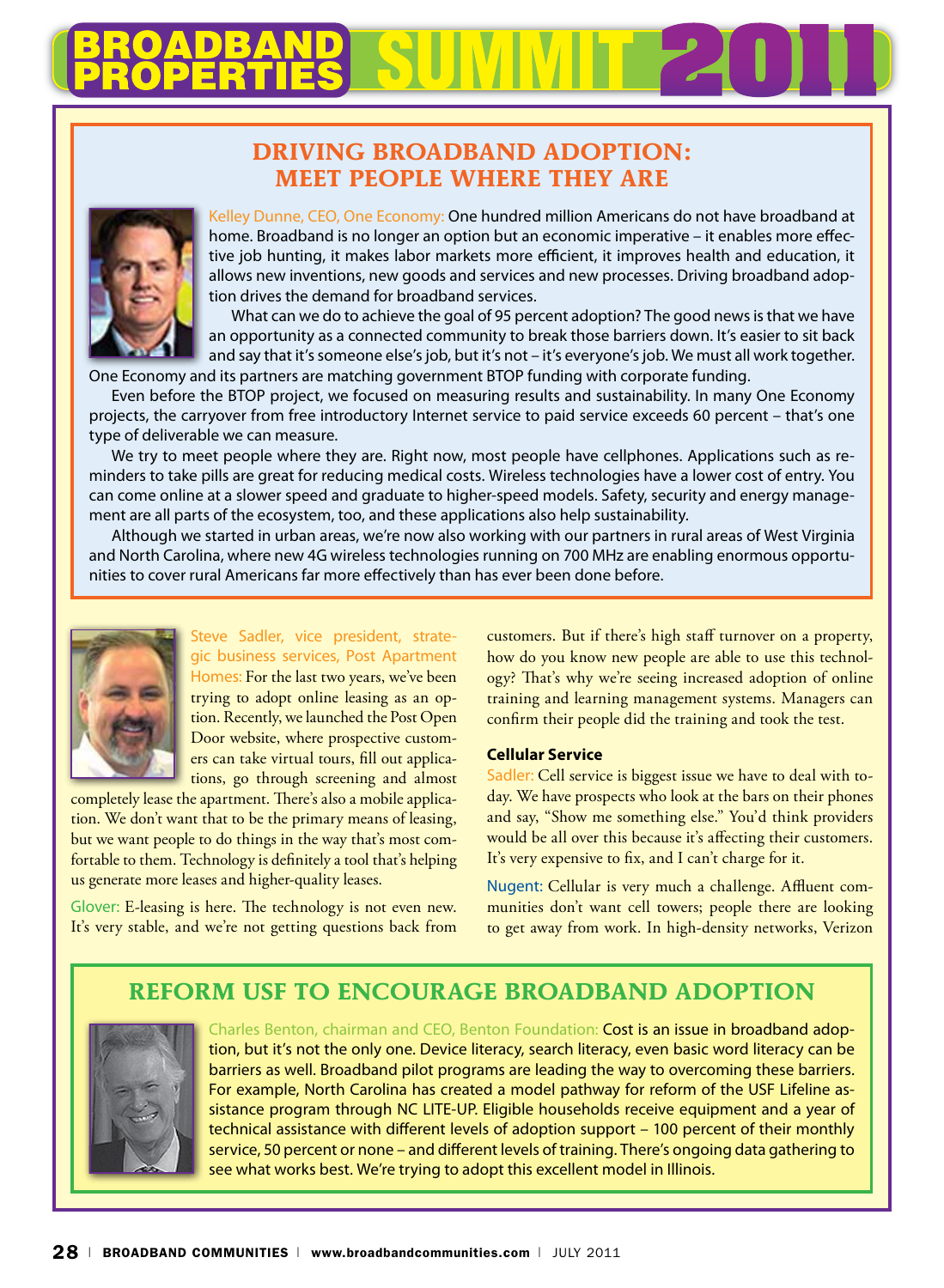#### **The Common Vision Is Human Aspiration**

**SUMMITHGHLIGF** 



Rey Ramsey, CEO of TechNet and founder of One Economy: I think we're asking the wrong questions and fighting the wrong fight. We're arguing about the size and scope of government, but the question should be, "What is required for America to be successful?"

The most important card for us to play is the potential of what technology can mean for America. We're in a global competition, and China may catch up with the U.S. in terms of gross domestic product sooner than we anticipated. We used to count on the higher-wage jobs always being in the U.S., but that's no longer true. There's a shortage of engineers, and we don't have enough engineers graduating to fill the jobs we have. Why can't community colleges and historically black colleges turn out more engineers? Why aren't there more women engineers? How do you win a game when half the team sits on the bench?

Broadband is fundamentally important for our country. We have rural areas with no broadband, and we have urban areas where people don't use it. If we're going to take advantage of broadband, let's start with these questions: "What is our vision? What is the purpose of broadband?"

We shouldn't make the mistake of thinking we can just get things into people's hands and all the problems will be solved. The FCC has an adoption plan, and it's a good start, but it can't do it alone.

One Economy started in 2000 with four people in a basement. We thought that if we put technology in the hands of local people, they would do something special with it. People told us the computers would be stolen and not used, but we kept plugging away, and now the group operates in 14 countries and 35 states.

is looking at fixed wireless for voice and data services. It is extremely expensive, and a lot of green building materials make it more difficult.

#### **Pillar 2: Customer Retention**

Glover: Technology self-service is one way to retain residents. Not just placing service orders but paying online, seeing the bill, setting billing options, even driving renewals through the portal. The resident portal is a 24/7 service portal; it creates a better and cheaper customer service model.

Etezadi: If a resident makes six connections in a community, renewals increase – so give residents every channel to make more connections. Make it easy to request service or

We focused on a common vision – one of human aspiration. I'll never forget the focus group in Los Angeles where we asked people why they were taking courses on how to use computers. The overwhelming answer was, "I know my kids need it, and I want to get it for them." Now, that's human aspiration. When we stop listening to the basics of human aspiration, we fail. In Egypt and Tunisia, aspirations were pushed down, but they rose again.

#### **Using Technology in the Learning Environment**

TechNet has launched ConvergeUS, a new nonprofit. [ConvergeUS is co-chaired by Ramsey and Twitter founder Biz Stone.] We're converging energy and effort around social issues – we'll identify three issues and three organizations a year, rally around those causes, and bring intellectual capital and dollars. Our first goal is reading by grade 3. Studies show that lowincome kids enter school at a disadvantage because they haven't been exposed to enough words. They fall behind each year, and by third grade they fall off the cliff.

"How much are we spending?" is the wrong question. The question we should ask is, "Where do we want to be?" We haven't yet figured out how to use technology smartly in the learning environment.

If you lend your expertise and help to a social issue, it's good business; today's early adopters are your next customers. But we're bound together by more than commerce – we're also bound by human aspirations.

If you look at life, everybody is born an artist. There's one overarching trick to life – you get only one canvas. In the fight for what the vision of America is, I believe fundamentally that we're in it together. That's what technology and broadband enable.

book amenities (reserve a barbecue, find a baby-sitter). Help make staff-to-resident or resident-to-resident connections.

Nugent: How do you develop connections without dictating them? Give residents a platform [such as Verizon Concierge], and allow connections to blossom. Let groups form for wine drinking or soccer playing. Let a resident use a mobile phone to place a ticket for a leaky sink and understand that it will be addressed in a convenient way. Help residents connect with local pizza shops and flower shops so when it comes time to renew their leases, they think of the community as home. Start layering on other types of amenities they can view by placing elevator cameras, pool cameras and more.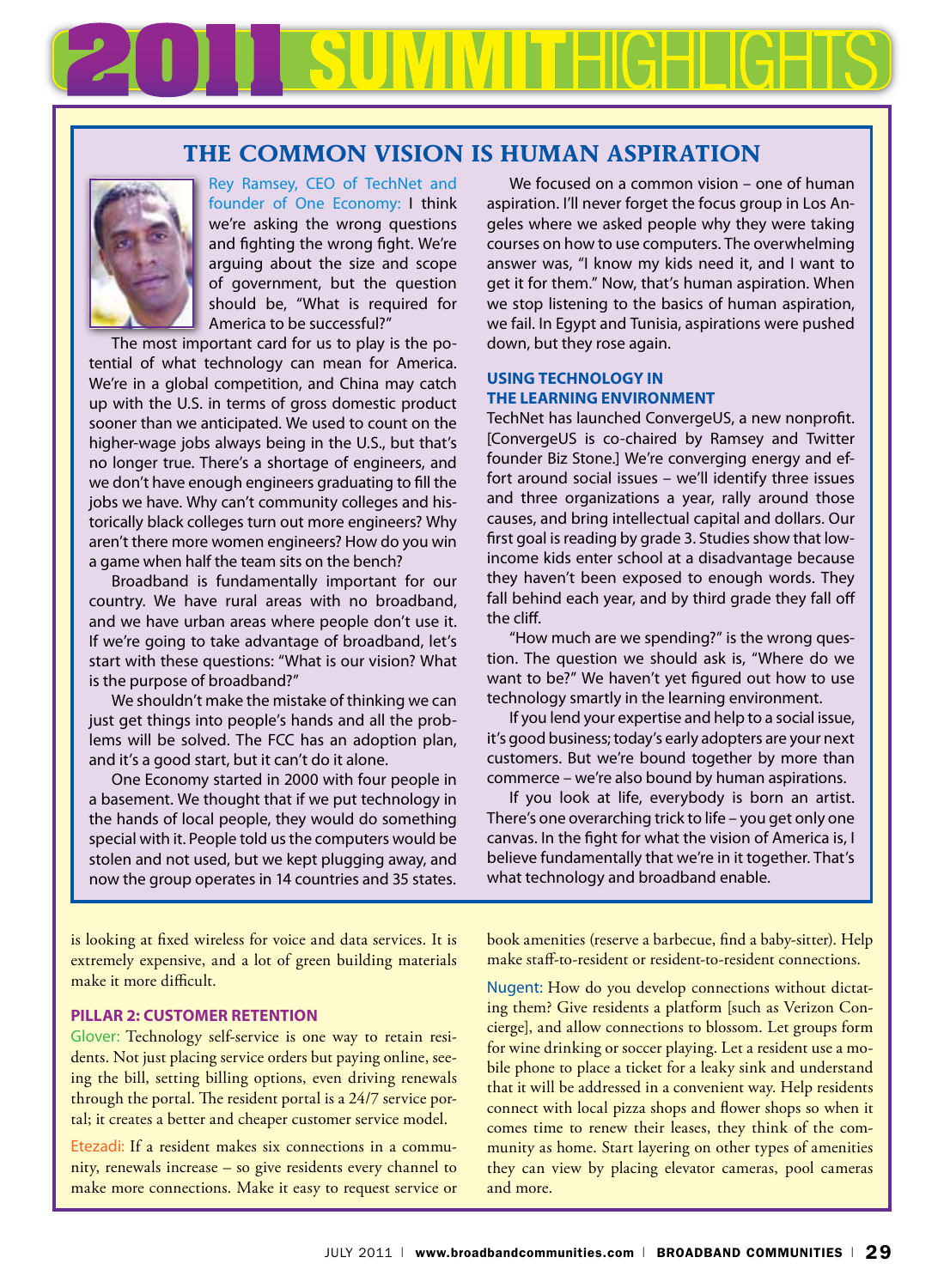

#### **Where Do We Need the Best Broadband?**



#### Blair Levin, society fellow, Aspen Institute:

Every great economic development initiative will be accomplished over broadband. The first thing holding us back is that we obsess about the wrong thing. Most Americans think, "How do we get a lot more broadband to rural American homes?" But the low-hanging fruit is in the use case – we could improve education and health care

so much more by effectively using the broadband platform. We need to focus on how to use it better to do those things where the public sector dominates.

Second, we constantly think everyone should have broadband everywhere at the same price. This is holding back economic growth. The same was true for telephone and electricity. From an economic development perspective, it's a bad idea. A lot of critics say the National Broadband Plan isn't visionary enough because it doesn't call for 100 Mbps to all American homes or for 1 Gbps to all. What we really need is to understand the market segments. If you look at the opportunities for using gigabit networks, we want research hospitals to have more than that; we want libraries to have a gigabit. We should ask ourselves where we need the best networks.

#### **Connect People, Not Real Estate**

We spend the majority of our money connecting real estate instead of people. We spend way too much money connecting second-home communities. Eighty percent of the people below the poverty line contribute to the Universal Service Fund and get not a penny for it.

We have to be smart about the allocation of resources.

Let's get rid of textbooks and replace them with e-books. It makes the educational experience more dynamic and more personalized. But how much speed is needed for an e-book? Less than 4 Mbps. So let's make sure the educational output is less unequal – we don't need to spend \$300 billion to do that. But we're not going to be able to do that by spending outlandishly in areas that don't help education or economic development.

It doesn't bother me that we won't have gigabit networks everywhere by next year. It bothers me that we won't have them

Of course, there are compliance and privacy issues across the board. How do you make sure cameras aren't pointed at residents? How do you comply with CALEA? Everything has to be managed, so use providers that are reputable.

#### **Payment Technology**

Sadler: Our bill payment system is online. Residents can see their statements and charges through the mobile application or portal. We also plan to add utility bill details.

Etezadi: Accepting electronic payments is better for your float and more convenient for residents, but giving residents the choice is important. People are all about choice.

Glover: At the point of lease, find out how residents want to be communicated with. Do they prefer social media or text messages or email? This makes the renewal conversation more sophisticated from an online perspective. UDR partnered with us on an online incentive-based renewal, where they upsell amenities and offer a discount for early renewal. It's a very personalized conversation, but all online.

#### **Starbucks vs. the Apple Store**

Glover: One of our clients on the West Coast is transforming its leasing offices to a Starbucks model, with couches, lighting, dog bowls and music. The client wants residents to feel comfortable meeting a friend there, having a cup of coffee or having a business meeting. There are a couple of computers in the back of the room. A leasing agent hidden in the back behind the wall comes



management systems that now run on proprietary networks.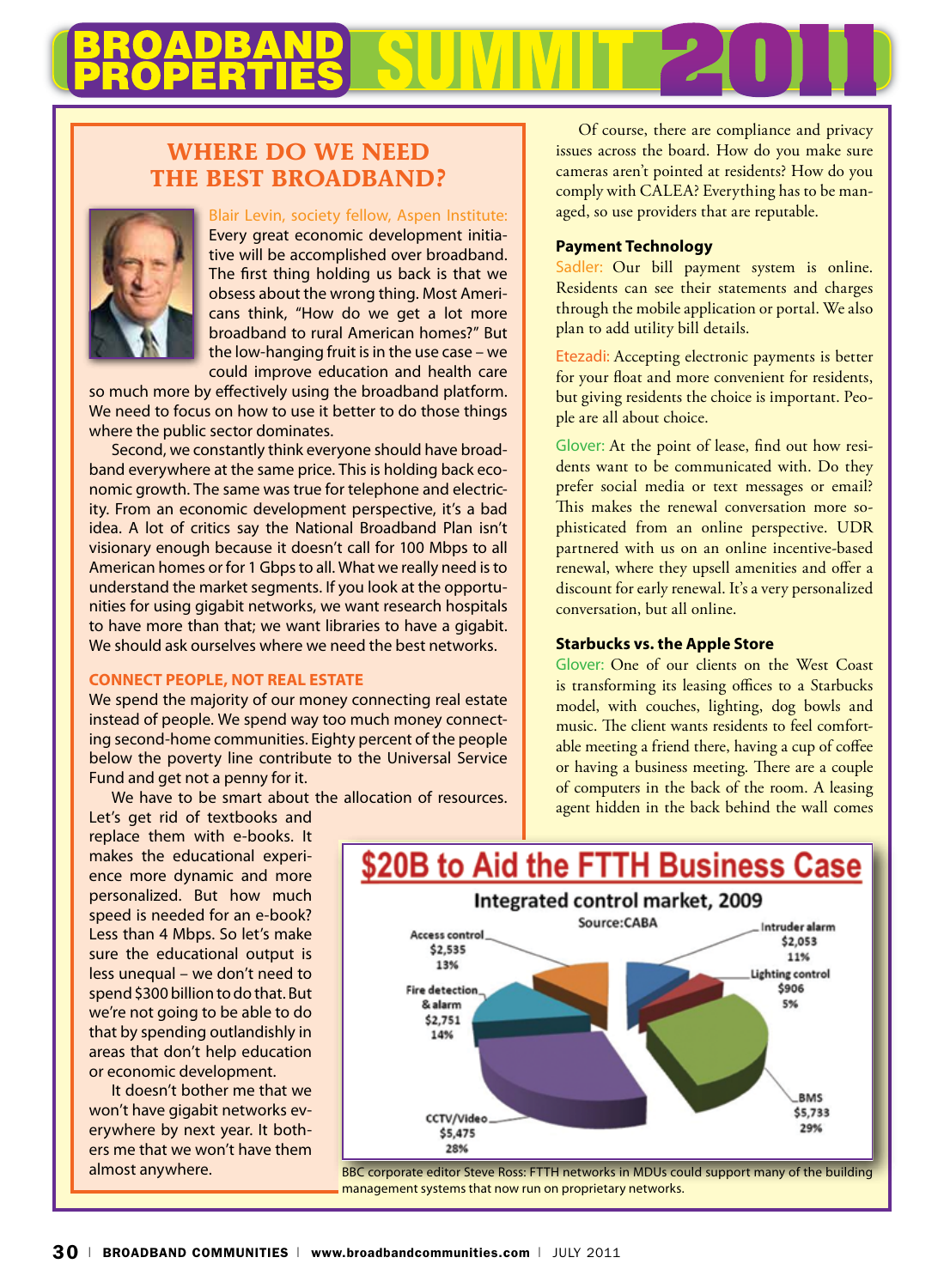# SUMMITHGHLIGH

#### **Google Thinks Big With a Gig**



Megan Stull, telecom policy counsel, Google: We filed comments at the FCC outlining our vision: installing broadband fiber as part of every federal infrastructure project and deploying fiber to libraries, schools and public housing. Most significant was our proposal to create test

beds to demonstrate the power of making ultra-highspeed broadband available to everyone.

[Google cofounder] Sergey Brin agreed that the test bed idea was fantastic. He asked, "If we think this is so important, why are we asking the government to do it instead of doing it ourselves?" In February 2010, we announced plans to "think big with a gig." We stated our intention to build an ultra-high-speed network to serve up to 500,000 people in the United States, offering speeds at a competitive price point.

We issued a request for information to communities, and the response was overwhelming. Nearly 1,100 communities reached out, and their enthusiasm went far beyond what we expected. Communities and citizens created websites, ran races, changed their names, made videos and engaged in other activities. All these efforts were noticed by us, and we took the

out to greet people but goes away if he's not needed. The client wants to use the office to build community.

In the other model – the Apple Store model – the office has a bank of computers where the company wants you to lease online, transact online or even just use the computers. Leasing agents are out there but only to facilitate. They steer customers to terminals to enter their own information. People like doing that because they're more comfortable giving their information to a secure system than to an unknown person. These companies create an aura around technology.

Nugent: Technology in a leasing office is more than just a façade. It's selling a lifestyle for the whole community. Everything customers can access is just as simple and easy. The emotional purchase is certainly there, and the more you can humanize that through environmental or technological changes, the more likely you are to create a sense of home.

#### **Driving Traffic to the Portal**

Nugent: The more relevant content you can put out, the better. Offering the ability to post classified ads or use a unified wallet to access flowers, pizza or table reservations drives traffic to the portal. It's not just a necessary evil to pay the bill. The leasing office can also drive traffic by changing its message from "You must sign up for this" to "This is a benefit of living here." When the usage of concierge services

review of all nominations very seriously. Last month we announced the selection of Kansas City, Kan.

#### **Why We Chose KCK**

We chose Kansas City for three reasons: First, it was a location where we could build quickly and efficiently. Kansas City has great infrastructure, and it knew how to work at Google speed. Second, we wanted to make real impact on the community. Third, we wanted to develop strong relationships with the local government and the community, and we hope that Kansas City will be a model of how a community can benefit from next-generation infrastructure.

We could not be more delighted or excited to work with government and local institutions to help develop the gigabit applications of the future. Just as the shift from dial-up to broadband Internet access led to Netflix, Skype and YouTube, we think ultrahigh-speed broadband will lead to new and unpredictable applications.

We are thrilled by the interest the inititative generated. We are happy that fiber became a front-andcenter topic of conversations in communities. And we're thrilled that people now recognize the role of broadband in economic development.

goes up, so do take rates for technology and for higher Internet speeds and prime TV channels.

#### **Broadband Less Available in Low-Income Areas**



Nicol Turner-Lee, Ph.D., VP and director, Media and Technology Institute, Joint Center for Political and Economic Studies: Our recent analysis of NTIA broadband data showed broadband availability by place, race and income. In South Carolina, access to broadband service is becoming much more

ubiquitous, but there is less market competition and lower adoption in lower-income areas. The study did not find a nexus between race and broadband – in other words, there was no deliberate redlining. But many black areas still have no access, and in those areas the economic outcomes are poor.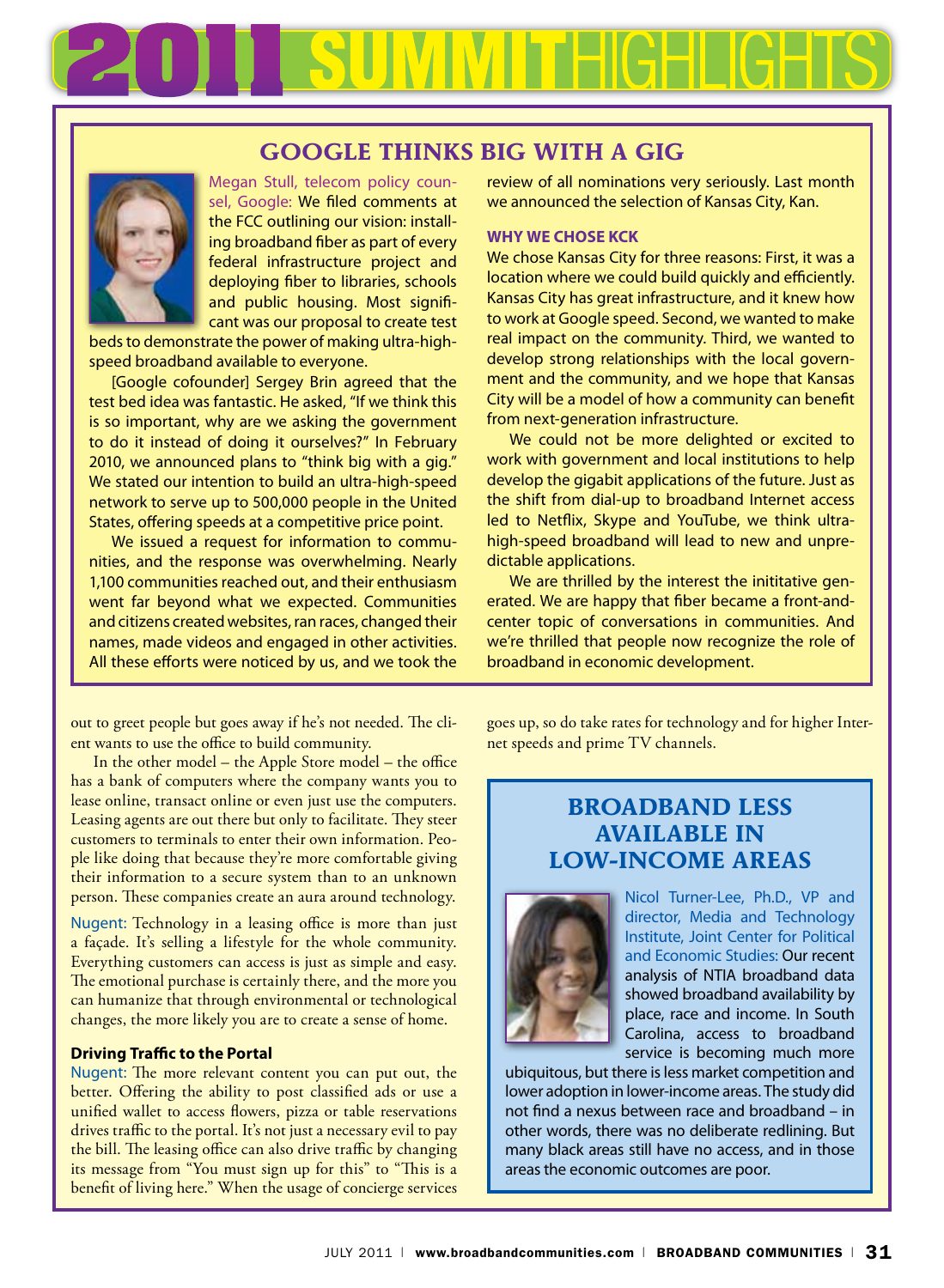#### **Broadband Availability is Important, but Utilization is Critical**



Michael Curri, founder and CEO, Strategic Networks Group (from the SNG blog): Representatives from a majority of states gathered on April 28 for the Summit program dedicated to "Broadband and Economic Development: A Hard Look at Job Creation from all Angles."

Broadband stimulus dollars went mostly to unserved and underserved geographies. A very small portion of the stimulus funds had anything to do with actual broadband use – and in those cases, the programs were designed around basic training.

So the broadband stimulus program focused on spreading the wealth to achieve availability, with the result that most states are using coverage as their endgame. However, coverage does not necessarily beget adoption, and adoption does not beget utilization.

We all believe that broadband drives job creation, opportunities, etc., but we cannot necessarily assume that "build it and they will come" is a sound strategy. In fact, I think most of us would agree that, for many communities and regions, it isn't. So why is it that we leave that as the cornerstone to our economic development through broadband strategy?

#### **What Is the Broadband Problem?**

Building broadband networks is a necessary but not sufficient condition for economic impacts. It is the act of utilization – of leveraging broadband – that is at the heart of modern economic development. Whether the objective is retaining existing businesses and jobs, promoting business growth or improving the quality of jobs, e-solutions and online processes are the critical enablers that allow a community or region to successfully participate in the digital econ-

Etezadi: Some people don't want to interact with their neighbors, and others do. Encourage people to use the concierge product to find out what's going on in the community, such as offers from local businesses – you can find things that are reasonably appealing to a large swath of the community. In some properties, the average resident logs on a few times a day, in others, it's once or twice a month. It varies with demographics and region.

Nugent: Region and demographics are important, but if the portal is positioned as an amenity, usage rises regardless of age or region.

omy. Availability is important, but utilization is critical.

In Dallas, I heard numerous times that as broadband coverage is now increasing with ARRA projects, the question that often now gets asked is: "What is the broadband problem?"

This question should be reframed. Legislators, economic development officers and those working with broadband agencies should respond:

- Do you want local businesses to be more productive and able to compete in the global economy?
- Do you want to keep local jobs?
- Do you want youth to have the opportunity to have high-paying local employment?
- Do you want your region to be more resilient to shocks and enhance quality of life?

The answers are inevitably yes, but without broadband utilization, such desired outcomes are unlikely.

Although some regions and communities have the organic capacity to take advantage of broadband, most require planning, strategies and the promotion and utilization of e-solutions to leverage broadband infrastructure. This is a transition and a restructuring process. It is needed – in fact critical – to ensure that modern regions can compete in the global economy.

Economic development and broadband agencies as well as policymakers need data, strategy, actionable economic development plans, constituent and stakeholder buy-in, and ongoing monitoring and analysis to put their communities and regions in a position to compete in the global economy. Uncovering existing barriers to current utilization of e-solutions by households, businesses and civic organizations makes possible the development of a road map to accelerate and optimize measurable and sustainable socioeconomic gains at a regional level.

Sadler: If portals are well built and have good content, most people can go to them and get the information they need. This helps shift operational costs.

Cardwell: The efficiencies are there for both parties. There are a lot of things we as owners get out of technology for residents.

#### **Pillar 3: Property Management**

Etezadi: We use the RealPage end-to-end suite to manage the resident life cycle. We can slice and dice: How am I doing in the Pacific Northwest? How am I doing in Houston? We get a better perspective on how things are moving.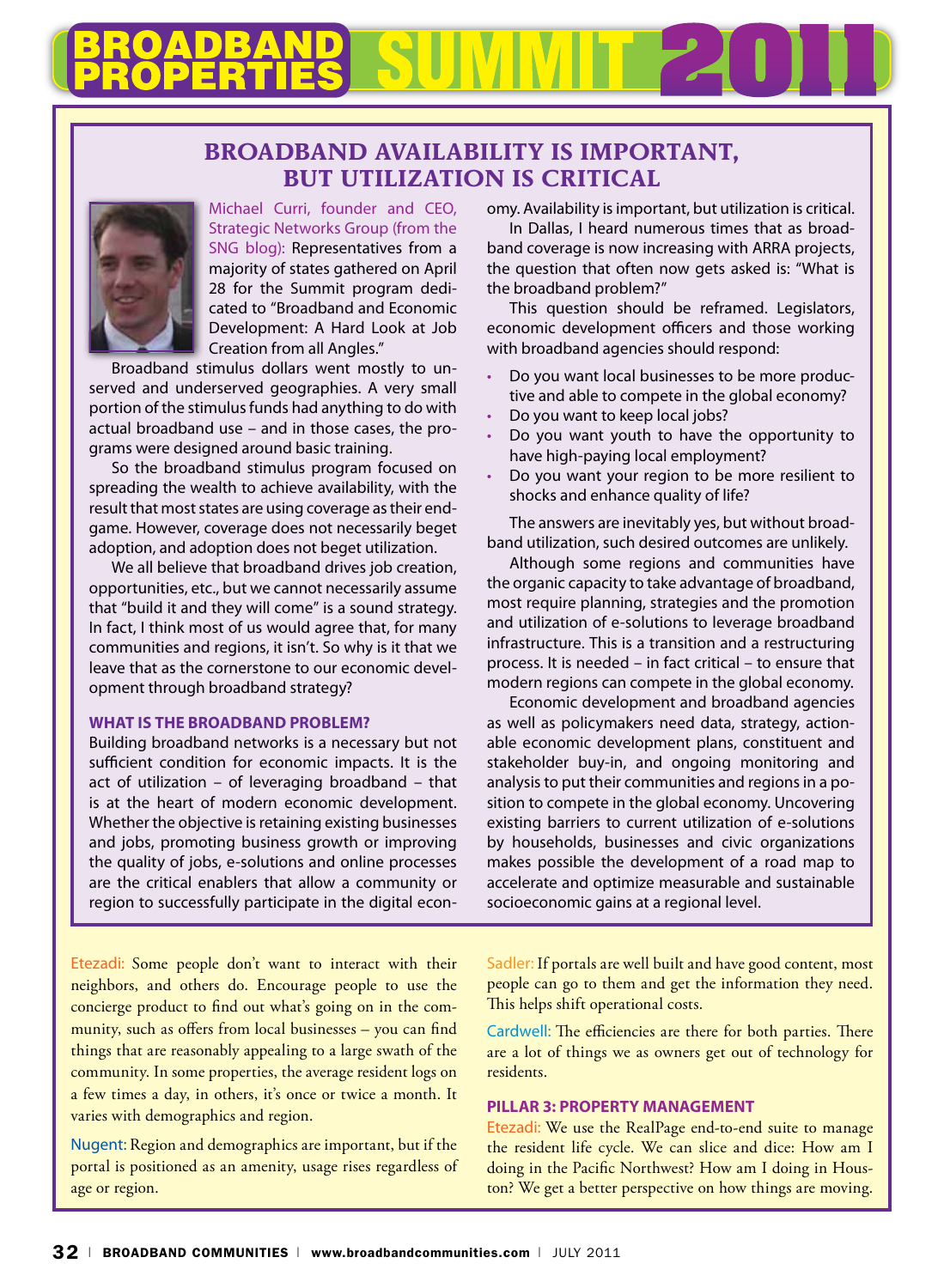#### **More Investment in Broadband Is Needed**

SUMMETHGEIN



Dr. Kenneth Peres, economist, Communications Workers of America: Previous measures of economic development focused on jobs, GDP, wealth and productivity. Today, we also need quality-of-life and sustainability metrics. Economic development involves not just income but

types of broadband policies: Horizontal policies expand access to broadband, including high-capacity networks for universities and big businesses, and close the digital divide. Vertical policies focus on maximizing broadband's benefits to education, health care, public safety. Finally, diagonal policies cut across the silos – for example, creating emergency response systems that link first responders with traffic control and hospitals.

also health, education, political voice and security.

This is the time for investment, not disinvestment. This discussion is taking place in the midst of the most significant jobs crisis since the 1930s. In 1938 and 1939, Britain instituted austerity measures, and the economy ground to stagnation. We should invest in infrastructure, including broadband infrastructure; we should invest in talent, including broadband skills; we should invest in innovation, including research and development in broadband. We need to make sure that prosperity is widely shared and not just concentrated in the top 1 percent of the population.

We should consider three



Kyle McNamara, Verizon global energy and utilities practice: Verizon envisions home energy management integrated with broadband and smart-grid networks.

#### **Build Communities With Broadband**



Robert Bell, cofounder, Intelligent Community Forum: The Pew Internet and American Life project did a three-year study about how young people actually use digital media. They discovered the vast majority are using it to connect to people they already know. These broad-

band tools are used to build communities, and that's important because how well the community works ultimately determines how economically successful it is. We're social animals, and we have to solve the challenges in front of us together.

The city of Nuenen in the Netherlands had an incumbent provider with no great incentive to invest; it wanted to milk its copper network. Then the government put up a pot of money for a Knowledge City and fiber-connected 1,500 homes, then a few thousand more – and suddenly there were multiple providers.

Nuenen's one big employer, Philips, moved to Amsterdam. So the city capitalized an organization called Brainport, which does open innovation. Brainport, which is a membership organization, asked its members what they needed and what they could offer. It matched up a private business, Paradigit, which had IT expertise, with a school district that lacked IT expertise, to support the one-laptop-per-child program. The private company gets a new line of business serving the school district, and the school district gets its problem solved. The money stays in the community and builds quality of life in the community. Multiply that by 70 or 80 and you'll begin to see the impact of Brainport. [Editor's note: Brainport produces more than half the patents in the Netherlands.]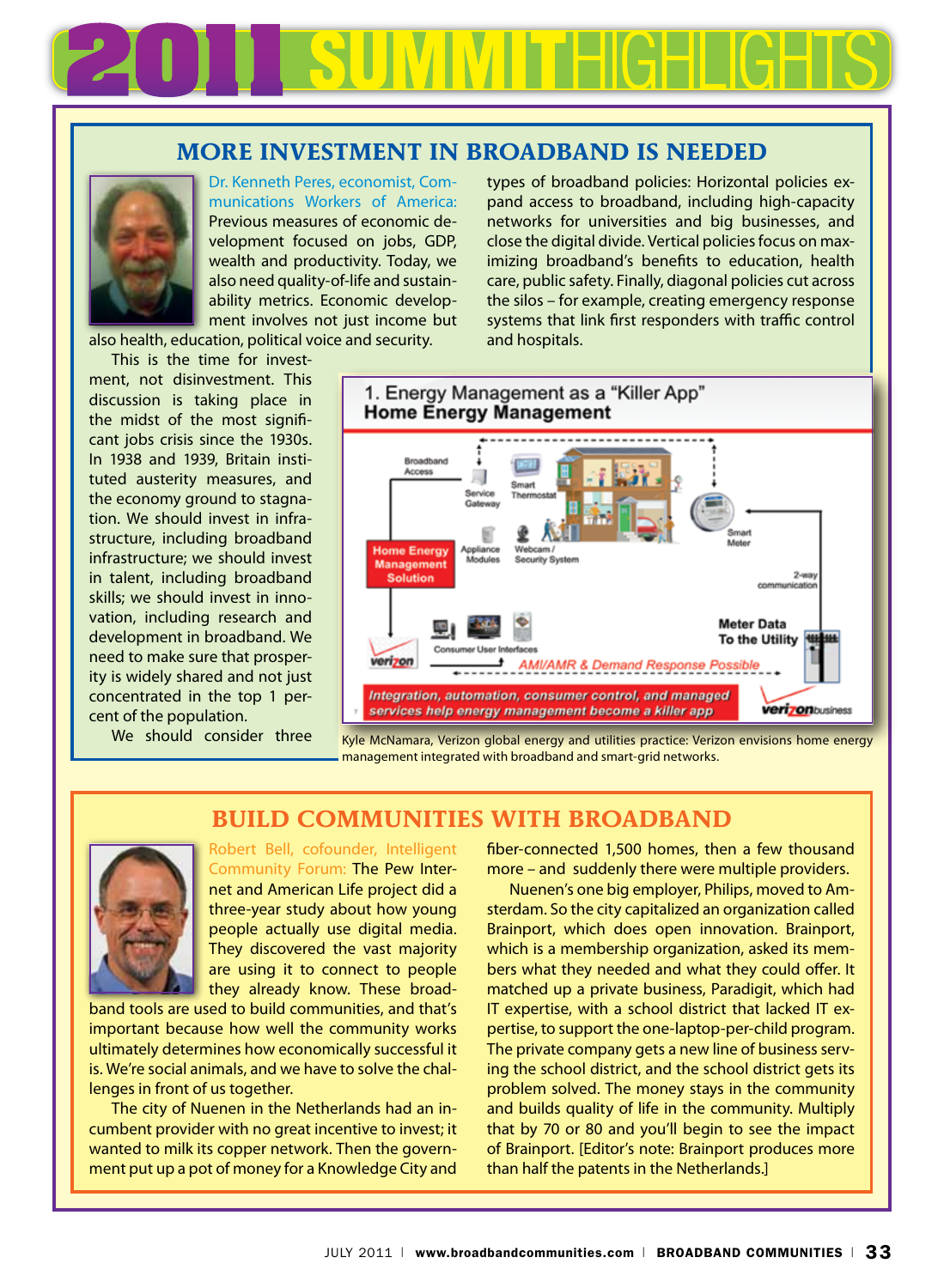#### **It's Not About the Applications – It's About the** *Applications*



Geoff Daily, executive director, FiberCorps: How do we close the gap between rhetoric and reality? Fiber may open the door, but how do we step through it? In Lafayette, La., we created a new nonprofit, Fiber-Corps. We have the resources, the desire and the fiber.

We found that it's not about the

applications; it's about the *applications*. Too often we talk about software – how to use videoconferencing, for example. We need to talk more about how to apply this software to solve community problems.

FiberCorps facilitates demonstration projects that identify needs and solve them. For example, hundreds of kids are using 3D modeling programs in high school. Because their computers aren't powerful enough, they were stuck doing lower-level proj-

ects. We're building a render farm to offload jobs and access higher render levels so students can do advanced work.

We're working on a health information exchange initiative. Because social infrastructure matters most, the most important task is to get the hospitals and doctors and testing facilities to agree to share data. Businesses located in Lafayette will have lower health care costs because of this initiative.

We're also working on new social architectures for organizing assets – Appsquad is a database of people that should lower the cost of innovations. We're holding events to pull together cross-sector groups. Finally, the goal is to make Lafayette an innovation hub and a test bed for new applications. We've moved from "we need fiber" to "we need fiber to do what's happening in Lafayette." We're reorganizing the community to take full advantage of the potential of fiber.

There's a tremendous cost savings if we don't have to deposit checks. We can put all the accounts payable clerks in one location and take advantage of efficiencies of scale and specialized people. We're keeping our books in a centralized ERP system. Specialization is a tremendous source of savings.

Glover: The resident manager used to be mostly a bookkeeper. If you move those functions off the property, you can repurpose site personnel away from administration to customer-service functions. You can regionalize peak demands and maintenance and have people go around to properties instead of calling contractors in.

#### **Fiber-Powered School Project Raises Graduation Rate**



Scot Rourke, CEO, OneCommunity: We had the naïve vision of leveraging technology to transform the Cleveland region. Completely unaware of the challenges of the telecom industry, we thought we could transform it overnight. Everyone will embrace information technology, and all our problems will be solved! We found it

to be challenging, culturally and otherwise.

After seven years, we have 2,000 sites. There are schools, libraries and governments in our fiber network. We have a strong earned-income stream and innovative technology that targets the digital divide. We offer ad-supported public Wi-Fi, which we're trying to make sustainable. We operate an open-access network in partnership with private-sector phone and cable companies.

We've attracted \$150 million in the last several

years for big projects that include rural telemedicine, broadband training, adoption and use, and access for 30,000 households.

We don't worry a lot about providers; we worry more about the demand side and adoption – how to remove all the barriers and accelerate the benefits of broadband. Government is woefully behind in the adoption of technology. If you provide talents and tools, governments become rewarding broadband customers, and we can reinvest the revenues back into other areas that need help.

We raised private funds and built fiber to the schools, trained the teachers, refurbished computers for schools, brought in software for student assessment and learning systems, and created internships for kids. As a result, graduation rates rose more than 10 percent. We brought doctors into classrooms virtually, and 500 kids graduated and can now fill gaps in health care.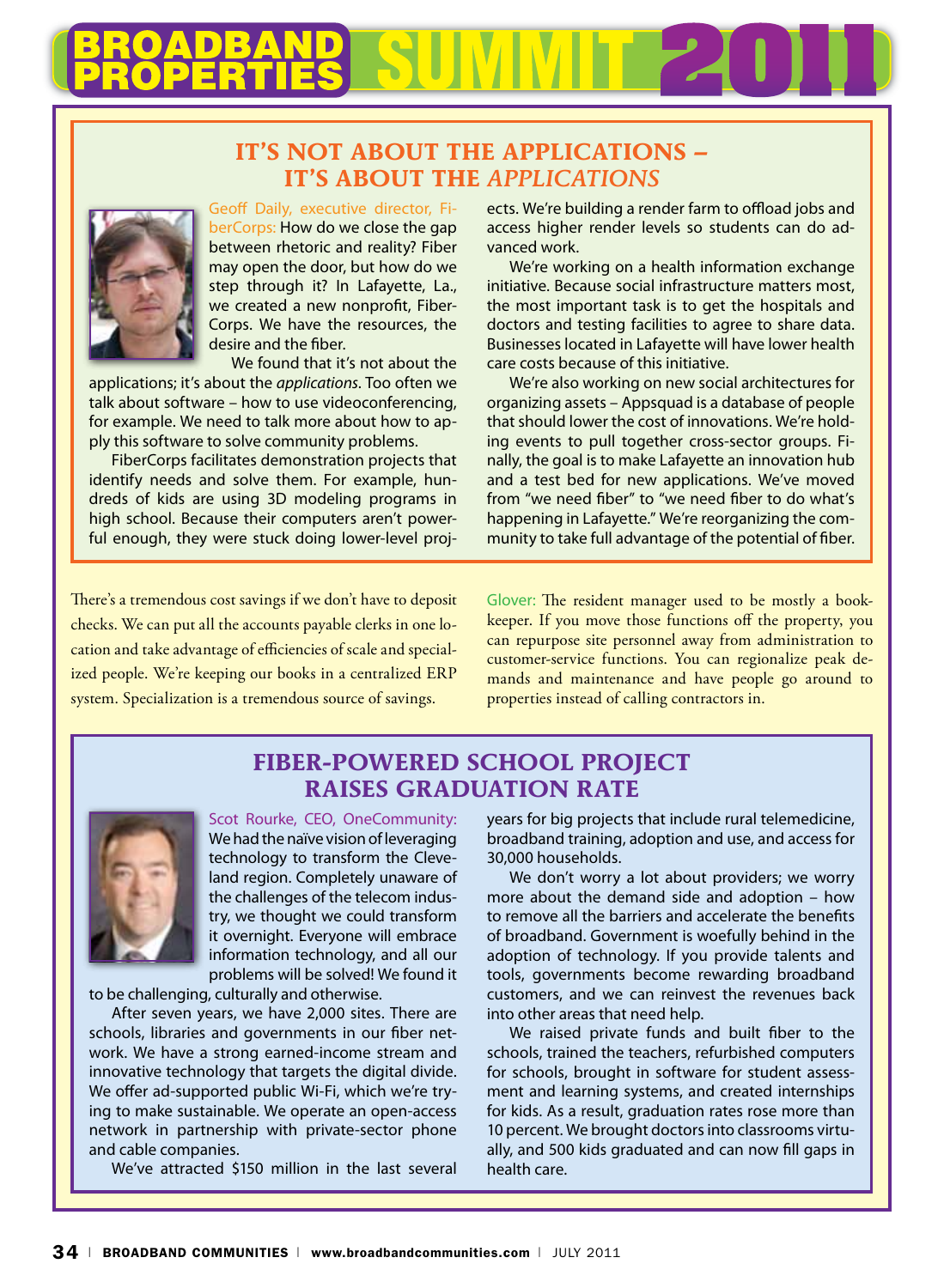

#### **TV Everywhere benefits MDUs**



Brian Venable, director of domestic network distribution, HBO: Though 92 percent of viewers use TV as their main source of video content, they also use desktops, laptops, DVDs, mobile phones and tablets. For the month of March 2011, 144 million Americans watched 4.5 million on-

line video streams, or 14.8 hours each. At same time, they watched 35.6 hours per week on regular TV.

Because of content rights issues, TV Everywhere is moving slowly from the consumer's perspective, but there are already many choices for consumers. We are looking to address this for our customers as well. HBO GO is a streaming service with 1,400 hours of the best and latest shows, plus bonus features. It's available on the Mac and the PC (and, as of May, on the iPad, iPhone and Android platforms) and offers parental controls, season passes and social aspects. Interactive TV is becoming a reality – you'll have the ability to click and learn more about the show. We're currently working with our distributors to make sure all our customers have access to GO.



#### Bill Revell, vice president, national MDU sales and services operations, Comcast: There's nothing to indicate that massive cord cutting is taking place. The kind of experience you want to have watching entertainment programming generally means the big screen. When

researchers took traditional linear

subscription TV away from a bunch of families for 60 days and gave them access to HULU and other overthe-top services, the results were unbelievably supportive of the current model. It's very challenging to find the content you want, when you want it, through the over-the-top model. Over the next two to five years, we're not going to see an abandonment of the traditional way of watching video content.

Still, access to video content [on other screens] is also something consumers want. Our Xfinity iPhone application was downloaded 1 million times within

Sadler: Leasing people are not accountants. They should be doing what they're good at – taking care of customers. We pay bills internally and don't let properties touch any of that stuff. The data we collect is better, and we're analyzing it better.

Etezadi: Centralizing also leads to savings in compliance and purchasing. You can get bulk rates on faucets and door

the first two months. The major benefit for owners and property managers is that residents are happy because they can get content when they want it.

#### **Property Owners Look Tech-Savvy**



Michael Lee, director of commercial sales and marketing, DISH Network: In an MDU, offering TV Everywhere affects residents' perceptions of how technically capable the property owner or manager is. In addition, as more adopters take TV Everywhere, we can begin removing

monitors in public venues. I'm not sure I'd want to sit and watch what someone is forcing me to watch in the laundry room or pool area. I'd prefer to watch my own content on my iPad or iPhone.

As more customers seek online content, whether linear or stored, we do have to be concerned about bandwidth utilization. DISH's approach is technology-based: We acquired Move Networks, whose technology allows us to adapt IP streams to to select the best possible compression and delivery mechanism, regardless of the pipe. Silverlight, Adobe and other adaptive streaming technologies are also available.



#### David Schwehm, senior director of national sales, Time Warner Cable: Our iPad application is designed to stream live video. For two weeks, we were the number one downloaded application from the App Store. The application must be used within the customer's home, within range of the Wi-Fi router. Our expectation is

to grow this offering. It's been received well; 300,000 copies have been downloaded, and people are clamoring for it.

TV Everywhere benefits a property manager because it provides mobility within apartments. Handling authentication in a bulk situation is klugy, though – because the owner is the customer, residents don't know the account number. Our new way to authenticate customers will be address-based.

hinges. We're becoming better operators by using supply chain management and asset tracking with QR codes [2-D bar codes]. Technologies that enable centralized purchasing and compliance can minimize inventory (how many spare refrigerators do I need to keep on site?) and make a bottomline impact.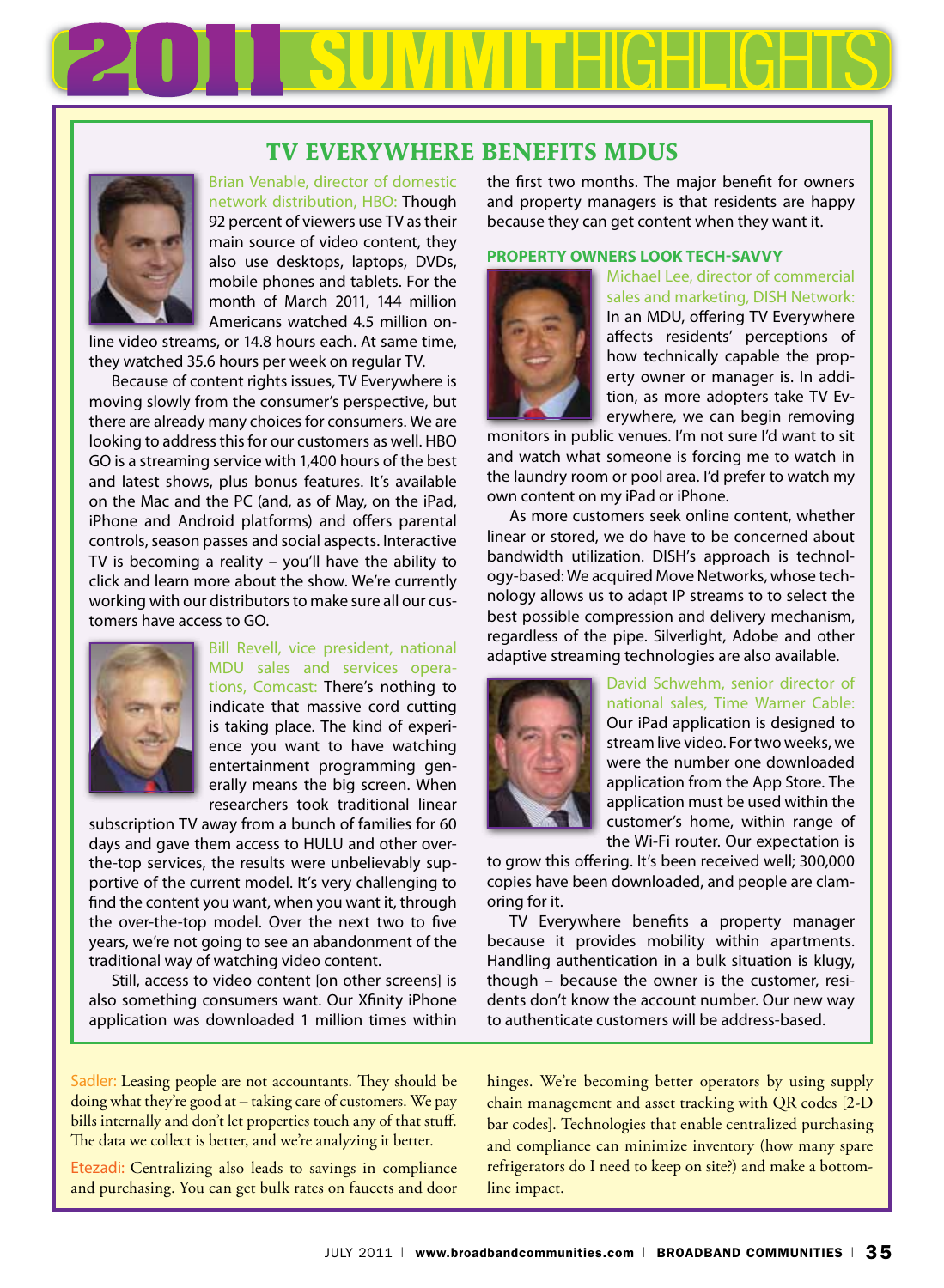#### **Customers Demand Broadband From Municipal Utilities**



Desmarie Waterhouse, telecommunications representative, American Public Power Association: We're a trade association representing 2,000 municipal utilities. An increasing number of our members are entering the broadband space. There are two categories – broadband for in-

ternal services (SCADA, AMR, municipal data networks) and external retail services via FTTH, HFC and wireless.

Because businesses are ready to pull up and leave unless broadband is available, a lot of customers – local chambers of commerce, businesses and residents – are now demanding that their utilities enter the broadband space. Our members don't just wake up one day and say, "Let's do broadband." Rather, the utilities are approached to consider looking at this possibility to support education, make their communities more competitive and improve the quality of life.

There are parallels between electrification and broadband deployment. A hundred years ago, people said electricity was not really required. Privatesector companies were providing it to urban areas, and the rest of the country was left behind. Communities decided to enter the space – they had a choice of being left behind or providing themselves with an

essential service.

Broadband access has many of same characteristics as electricity. Businesses need it to compete, folks need to be proficient at it, and where it's not available, businesses will leave. Employment opportunities and access to health care depend on it. But obtaining access to connectivity poses challenges.

#### **Two Examples**

Bristol Virginia Utilities was one of the first municipal utilities to provide broadband. Today, it serves 65 percent of the population and is planning to expand. It has attracted two major employers with 1,500 jobs that pay twice the local average wage, as well as maintaining businesses that were already there. It has created new revenue streams and income taxes. It's been a big boon for Bristol.

Lafayette Utilities System serves a larger community of 120,000. After a series of impediments and lawsuits, it built FTTH and attracted a call center.

Businesses won't magically come because of broadband, but broadband can help keep businesses where they are. Utilities are using their systems for utility purposes, and schools and hospitals serve as anchor tenants. They also work closely with commercial customers, who are glad they are in the space. It's very important that they are not precluded from doing so.

#### **Pillar 4: Green Living**

Sadler: To begin to have a reasonably good green initiative, you have to collect data. What's the energy consumption on house accounts or on vacant units? There's tremendous opportunity in deregulated markets to really effect serious cost savings and budget control, but you have to know what you're working with. The second problem is that everybody and his brother has a better mousetrap. There's a ton of smoke and mirrors. You have to collect data and evaluate products. We did the low-hanging fruit early; now we're finding things that save residents money but don't save us money – such as water-saving devices for toilets.

Etezadi: We sell those and make the residents pay for them. One package that's hugely popular for us is a green package, which includes compact